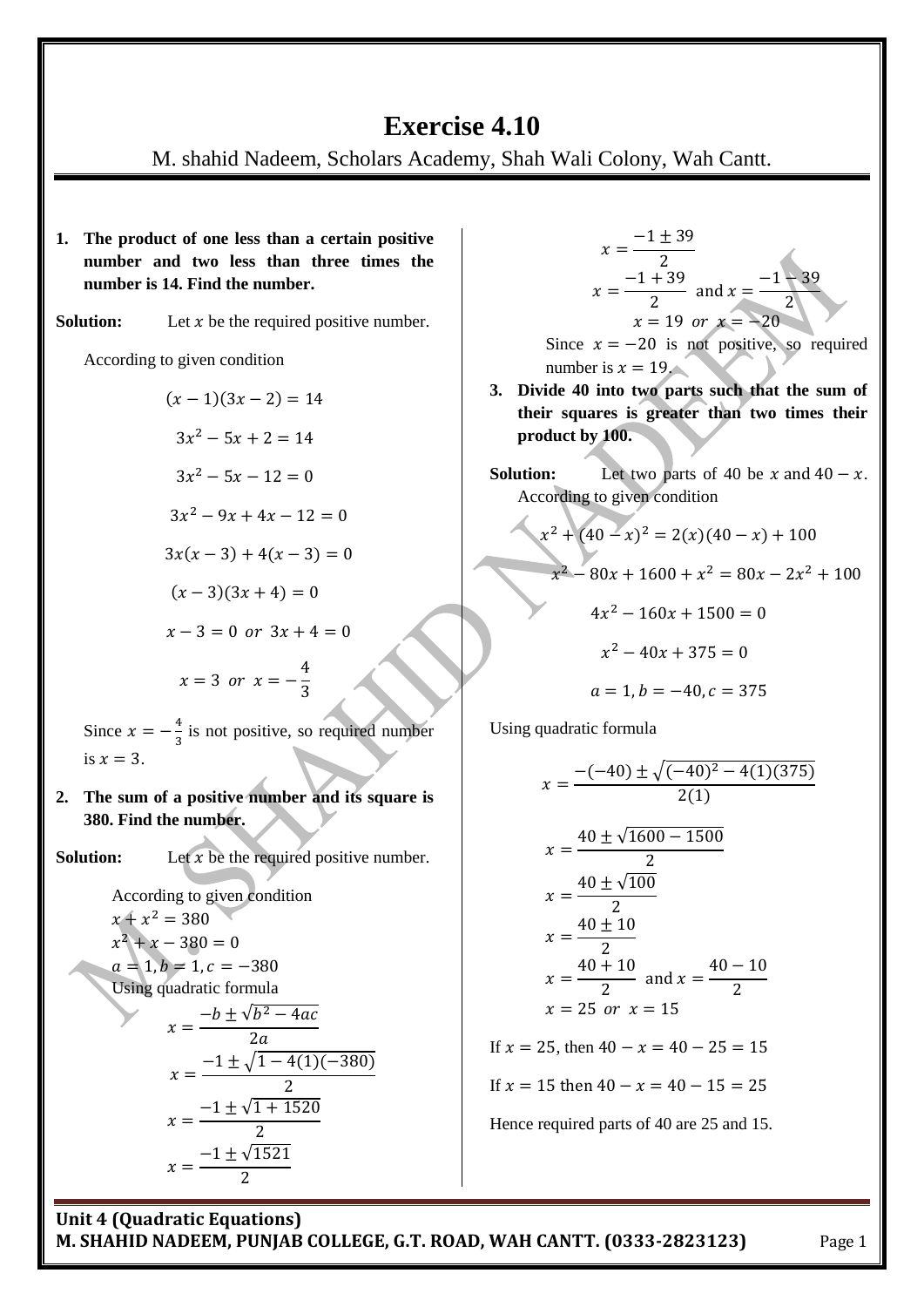**4. The sum of a positive number and its reciprocal**  is  $\frac{26}{5}$ . Find the number.

## **Solution:**

Let  $x$  be the required positive number such that,

$$
x + \frac{1}{x} = \frac{26}{5}
$$
  

$$
5x^2 + 5 = 26x
$$
  

$$
5x^2 - 26x + 5 = 0
$$
  

$$
a = 5, b = -26, c = 5
$$

Using quadratic formula

$$
x = \frac{-(-26) \pm \sqrt{(-26)^2 - 4(5)(5)}}{2(1)}
$$
  
\n
$$
x = \frac{26 \pm \sqrt{676 - 100}}{10}
$$
  
\n
$$
x = \frac{26 \pm \sqrt{576}}{10}
$$
  
\n
$$
x = \frac{26 \pm 24}{10}
$$
  
\n
$$
x = \frac{26 + 24}{10}
$$
 and 
$$
x = \frac{26 - 24}{10}
$$
  
\n
$$
x = 5 \text{ or } x = \frac{2}{10} = \frac{1}{5}
$$

Numbers is 5 or  $\frac{1}{5}$  $\frac{1}{5}$ .

- **5. A number exceeds its square root by 56. Find the number.**
- **Solution:** Let  $x$  be the required number.

According to given condition

$$
x - \sqrt{x} = 56
$$

$$
x - 56 = \sqrt{x}
$$

Squaring on both sides

$$
(x - 56)^2 = x
$$
  

$$
x^2 - 112x + 3136 = 0
$$

 $x^2$ 

 $\mathcal{X}$ 

 $x^2$  $x(x - 64) - 49(x - 64) = 0$  $(x - 64)(x - 49) = 0$  $x-64=0$  or  $x-49=0$  $x = 64$  or  $x = 49$ 

 $x = 49$  does not satisfies the given condition, hence required number is  $x = 64$ .

**6. Find the two consecutive numbers whose product is 132.**

**Solution:** Let  $x$  and  $x + 1$  be required consecutive numbers.

$$
x(x + 1) = 132
$$

$$
x2 + x - 132 = 0
$$

$$
a=1, b=1, c=-132
$$

Using quadratic formula

$$
x = \frac{-1 \pm \sqrt{1^2 - 4(1)(-132)}}{2(1)}
$$
  
\n
$$
x = \frac{-1 \pm \sqrt{1 + 528}}{2}
$$
  
\n
$$
x = \frac{-1 \pm \sqrt{529}}{2}
$$
  
\n
$$
x = \frac{-1 \pm 23}{2}
$$
  
\n
$$
x = \frac{-1 + 23}{2} \text{ and } x = \frac{-1 - 23}{2}
$$
  
\n
$$
x = 11 \text{ or } x = -12
$$

If  $x = 11$ ,  $x + 1 = 12$ , Numbers are 11 and 12.

If  $x = -12$ ,  $x + 1 = -12 + 1 = -11$ . Numbers are  $-12$  and  $-11$ .

**7. The difference between the cubes of two consecutive even numbers is 296. Find the numbers.**

## **Solution:**

Let x and  $x + 2$  be two consecutive even numbers. According to given condition.

$$
(x+2)^3 - x^3 = 296
$$

$$
x^3 + 8 + 3x^2(2) + 3x(4) - x^3 = 296
$$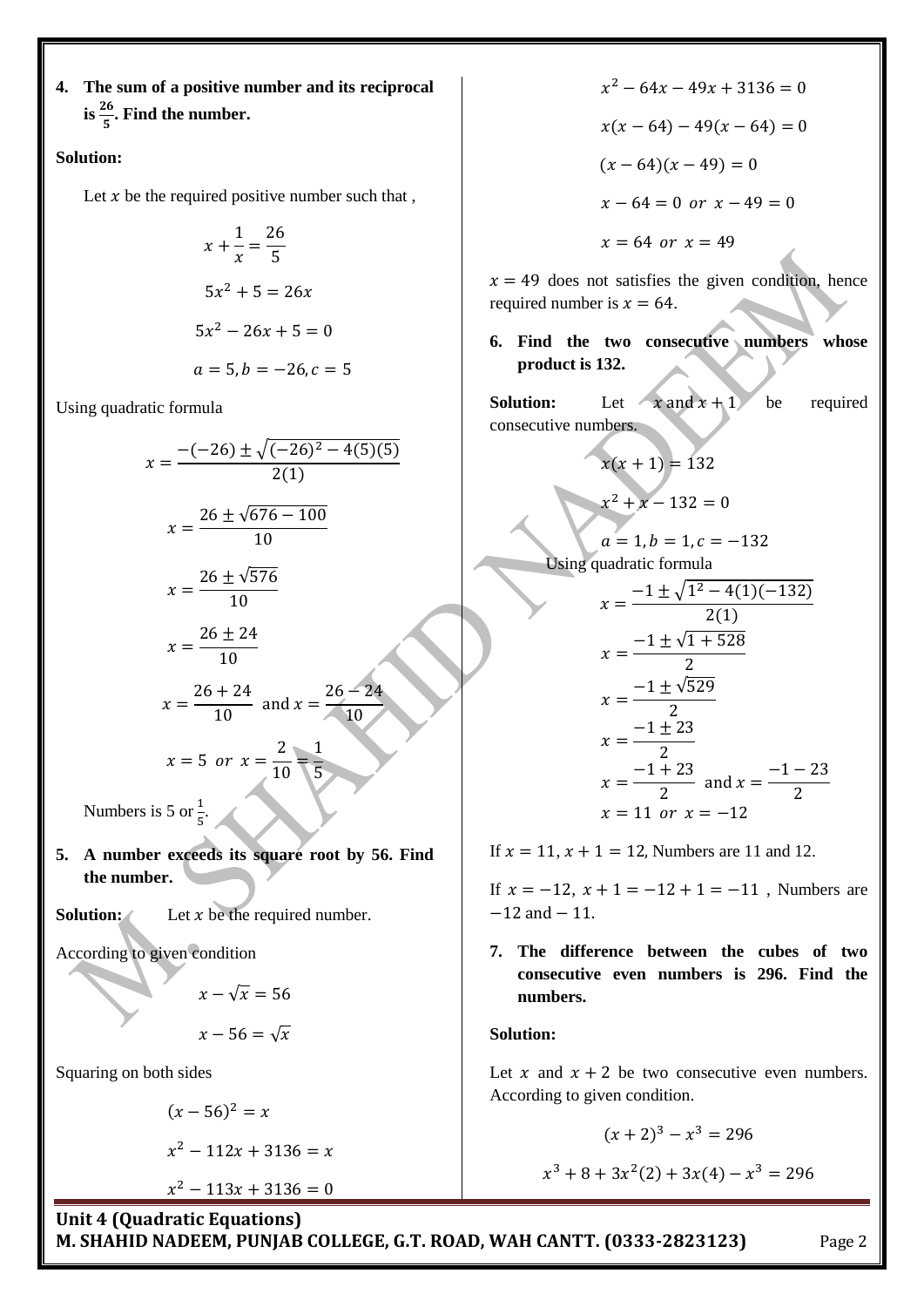$$
6x2 + 12x - 288 = 0
$$
  

$$
x2 + 2x - 48 = 0
$$
  

$$
x2 + 8x - 6x - 48 = 0
$$
  

$$
x(x + 8) - 6(x + 8) = 0
$$
  

$$
(x + 8)(x - 6) = 0
$$
  

$$
x + 8 = 0 \text{ or } x - 6 = 0
$$
  

$$
x = -8 \text{ or } x = 6
$$
  
As *x* can't be negative, so required number is  

$$
x = 6
$$
.

**8. A farmer bought some sheep for Rs. 9000. If he had paid Rs. 100 less for each sheep, he would have got 3 sheep more for the same money. How many sheep did he buy, when the rate in each case is uniform?**

#### **Solution:**

Let  $x$  be the number of sheep.

Price of x sheep = Rs. 9000

Price of 1 sheep = Rs.  $\frac{900}{x}$ 

Now if price of 1 sheep is  $\frac{9000}{x}$  – 100 then number of sheep is  $x + 3$ 

According to given condition

9  $\frac{1}{x+3} =$ 9  $\frac{1}{x}$  -

On multiplying by  $x(x + 3)$  on both sides, we get

 $9000x = 9000(x + 3) - 100x(x + 3)$ 

 $9000x = 9000x + 27000 - 100x^2$ 

$$
100x^2 + 300x - 27000 = 0
$$

## Dividing by 100

$$
x^2 + 3x - 270 = 0
$$

$$
a = 1, b = 3
$$
 and  $c = -270$ 

$$
x = \frac{-3 \pm \sqrt{3^2 - 4(1)(-270)}}{2(1)}
$$

$$
x = \frac{-3 \pm \sqrt{9 + 1080}}{2}
$$
  

$$
x = \frac{-3 \pm \sqrt{1089}}{2}
$$
  

$$
x = \frac{-3 \pm 33}{2}
$$
  

$$
x = \frac{-3 + 33}{2}, x = \frac{-3 - 33}{2}
$$
  

$$
x = 15, x = -18
$$

Since x cannot be negative, so  $x = 15$ . i.e., he buy 15 sheep.

**9. A man sold his stock of eggs for Rs. 240. If he had 2 dozen more, he would have got the same money by selling the whole for Rs. 0.50 per dozen cheaper. How many dozen eggs did he sell?**

**Solution:** Let he sell  $x$  dozen eggs.

Since total price of  $x$  dozen eggs is Rs. 240, so price of 1 dozen eggs  $=$   $\frac{2}{3}$  $\boldsymbol{\chi}$ 

If he has  $x + 2$  dozen eggs then price of 1 dozen =  $\frac{2}{x}$  $\chi$ 

Now according to given condition

$$
\frac{240}{x} - 0.50 = \frac{240}{x+2}
$$

$$
\frac{240}{x} - \frac{50}{100} = \frac{240}{x+2}
$$

$$
\frac{240}{x} - \frac{1}{2} = \frac{240}{x+2}
$$

Multiplying by  $2x(x + 2)$ 

$$
480(x + 2) - x(x + 2) = 480x
$$

$$
480x + 960 - x2 - 2x = 480x
$$

$$
960 - x2 - 2x = 0
$$

$$
x2 + 2x - 960 = 0
$$

$$
a = 1, b = 2
$$
 and  $c = -960$ 

$$
x = \frac{-2 \pm \sqrt{2^2 - 4(1)(-960)}}{2(1)}
$$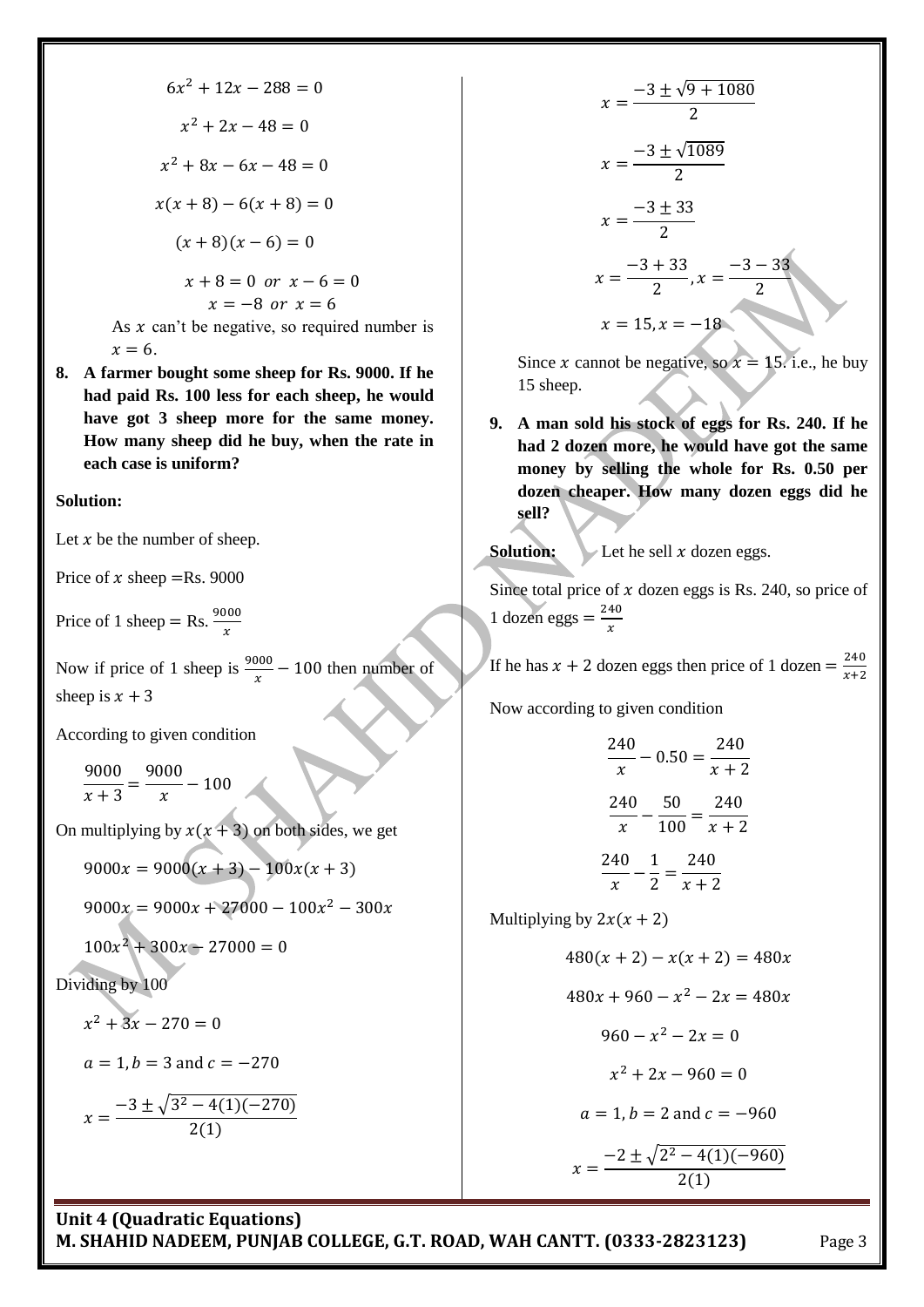$$
x = \frac{-2 \pm \sqrt{4 + 3840}}{2}
$$
  

$$
x = \frac{-2 \pm \sqrt{3844}}{2}
$$
  

$$
x = \frac{-2 \pm 62}{2}
$$
  

$$
x = \frac{-2 + 62}{2}, x = \frac{-2 - 62}{2}
$$
  

$$
x = 30, x = -32
$$

x cannot be negative, so  $x = 30$  dozen eggs he sell.

**10. A cyclist travelled 48 km at a uniform speed. Had he travelled 2km /hr slower, he would have taken 2 hours more to perform the journey. How long did he take to cover 48 km?**

#### **Solution:**

Let  $x$  be the speed and  $y$  be the time to cover 48 km.

 $Speed \times Time = Distance$ 

 $xy = 48 \rightarrow (1)$ 

Now if speed is  $(x - 2)$  km/hr then time to cover distance of 48 km is  $(y + 2)$  hours.

i.e.,  $(x-2)(y+2) = 48$ 

 $xy + 2x - 2y - 4 = 48$  $48 + 2x - 2y - 4 = 48$ 

 $2x - 2y - 4 = 0$ 

$$
x-y-2=0
$$

$$
x = y + 2 \longrightarrow (2)
$$
 put in (1)

$$
(y+2)y = 48
$$
  

$$
y^2 + 2y - 48 = 0
$$
  

$$
y^2 + 8y - 6y - 48 = 0
$$
  

$$
y(y+8) - 6(y+8) = 0
$$
  

$$
(y+8)(y-6) = 0
$$
  

$$
y+8 = 0 \text{ or } y-6 = 0
$$

 $y = -8$  or  $y = 6$ 

y cannot be negative. So  $y = 6$  hours is the time to cover 48 km.

**11. The area of a rectangular field is 297 square meters. Had it been 3 meter longer and 1 meter shorter, the area would have been 3 square meter more. Find its length and breadth.**

**Solution:** Let  $x$  be the length and  $y$  be the breadth then

$$
xy = 297 \longrightarrow (1)
$$

Now if length is  $(x + 3)$  and breadth is  $(y - 1)$  then area would be 300 square meters, which can be written as

$$
(x + 3)(y - 1) = 300
$$
  
\n
$$
xy + 3y - x - 3 = 300
$$
  
\n
$$
297 + 3y - x - 3 = 300
$$
from (1)  
\n
$$
294 + 3y - x = 300
$$
  
\n
$$
3y - x = 6
$$
  
\n
$$
x = 3y - 6
$$
put in (1)  
\n
$$
(3y - 6)y = 297
$$
  
\n
$$
3y2 - 6y = 297
$$
  
\n
$$
3y2 - 6y - 297 = 0
$$
  
\n
$$
3y2 - 6y - 297 = 0
$$
  
\n
$$
y = \frac{-(-6) \pm \sqrt{(-6)^2 - 4(3)(-297)}}{2(3)}
$$
  
\n
$$
y = \frac{6 \pm \sqrt{36 + 3564}}{6}
$$
  
\n
$$
y = \frac{6 \pm \sqrt{3600}}{6}
$$
  
\n
$$
y = \frac{6 \pm 60}{6}
$$
  
\n
$$
y = \frac{6 + 60}{6}, y = \frac{6 - 60}{6}
$$
  
\n
$$
y = 11, y = -9
$$

As y cannot be negative, so  $y = 11$ . Put in (1)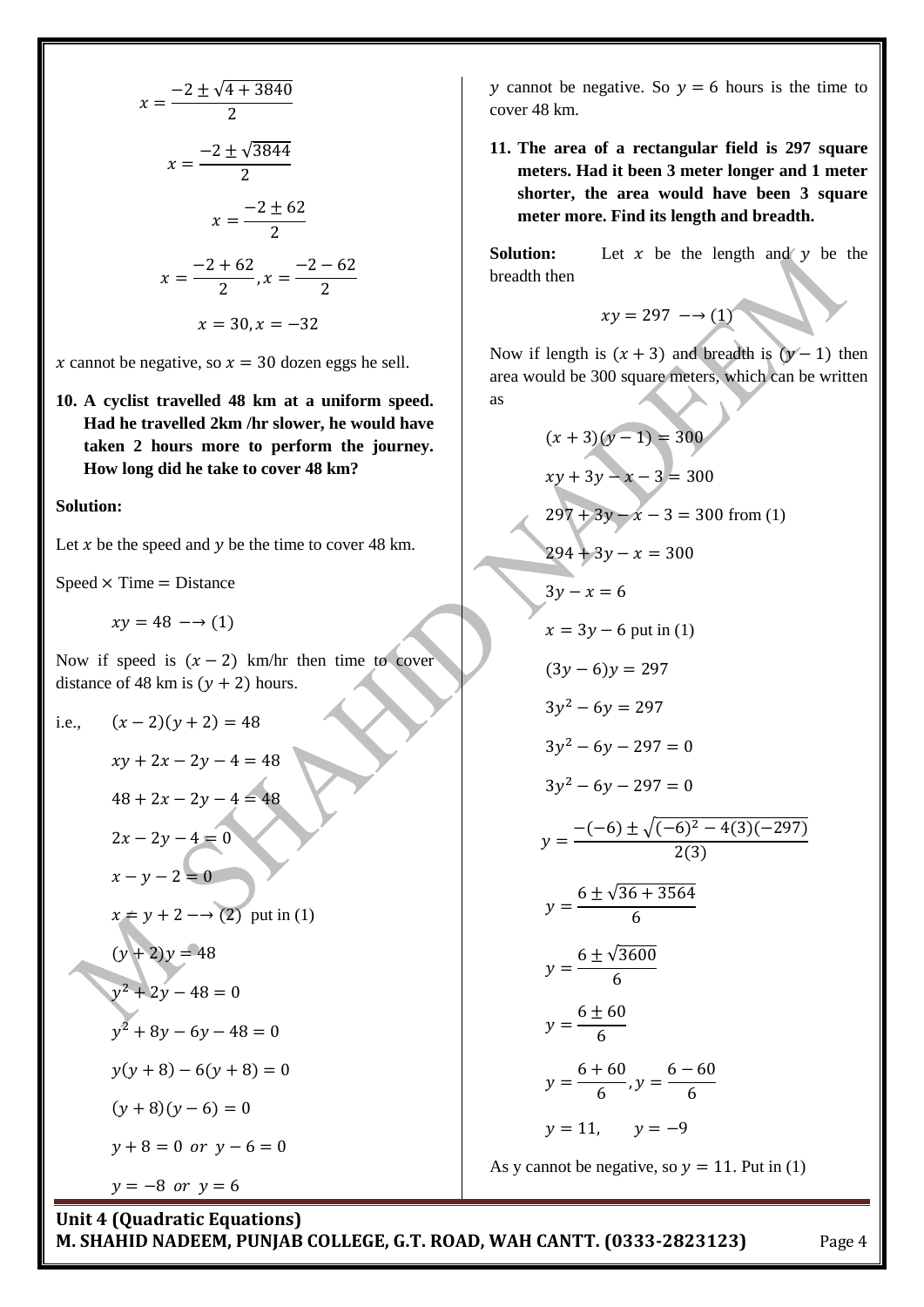$$
xy = 297
$$

$$
11x = 297
$$

$$
x = 27
$$

Hence length is 27meter and breadth is 11 meter.

**12. The length of a rectangular piece of paper exceeds its breadth by 5cm. If a strip of 0.5 cm wide be cut all around the piece of paper, the area of the remaining part would be 500 square cms. Find its original dimensions.**

**Solution:** Let  $x$  is the breadth of rectangular piece of paper and  $x + 5$  is the length.

On cutting a strip of 0.5cm wide all around the piece of paper, length and breadth of the piece  $x+5$  $0.5$  cm  $\leftarrow$  x - 4  $\chi$  -  $cm$ 

of paper are  $x + 4$  and  $x - 1$ .

Now,  $(x + 4)(x - 1) = 500$ 

 $x^2$ 

 $x^2$ 

$$
x^2 + 24x - 21x - 504 = 0
$$

$$
x(x + 24) - 21(x + 24) = 0
$$

$$
(x+24)(x-21) = 0
$$

 $x + 24 = 0$  or  $x - 21 = 0$  $x = -24$  or  $x = 21$ 

 $x = 21$ , because x can't be negative.

 $x + 5 = 26$ 

Hence length and breadth of rectangle are 26 and 21 cm.

**13. A number consists of two digits whose product is 18. If the digits are interchanged, the new number becomes 27 less than the original number. Find the number.**

**Solution:**

Let  $x$  be the unit place digit and  $y$  be tens place digit.

Number =  $x + 10y$ 

According to given condition.

$$
xy = 18 \rightarrow (1)
$$

And  $x + 10y - 27 = y + 10x$ 

 $x - 10x + 10y - y = 27$ 

$$
-9x + 9y = 27
$$

 $y - x = 3$ 

 $\boldsymbol{\chi}$ 

 $y = x + 3 \rightarrow (2)$ 

Putting value from (2) in (1)

$$
x(x+3) = 18
$$
  
\n
$$
x^{2} + 3x - 18 = 0
$$
  
\n
$$
x^{2} + 6x - 3x - 18 = 0
$$
  
\n
$$
x(x+6) - 3(x+6) = 0
$$
  
\n
$$
(x+6)(x-3) = 0
$$

$$
x+6=0 \text{ or } x-3=0
$$

$$
x = -6 \text{ or } x = 3
$$

 $x = 3$ , because x can't be negative.

Using value in (2),  $y = 3 + 3 = 6$ 

Hence Number =  $x + 10y = 3 + 10(6) = 63$ 

**14. A number consists of two digits whose product is 14. If the digits are interchanged, the resulting number will exceed the original number by 45. Find the number.**

## **Solution:**

Let  $x$  be the unit place digit and  $y$  be tens place digit.

Number =  $x + 10y$ 

According to given condition.

$$
xy = 14 \longrightarrow (1)
$$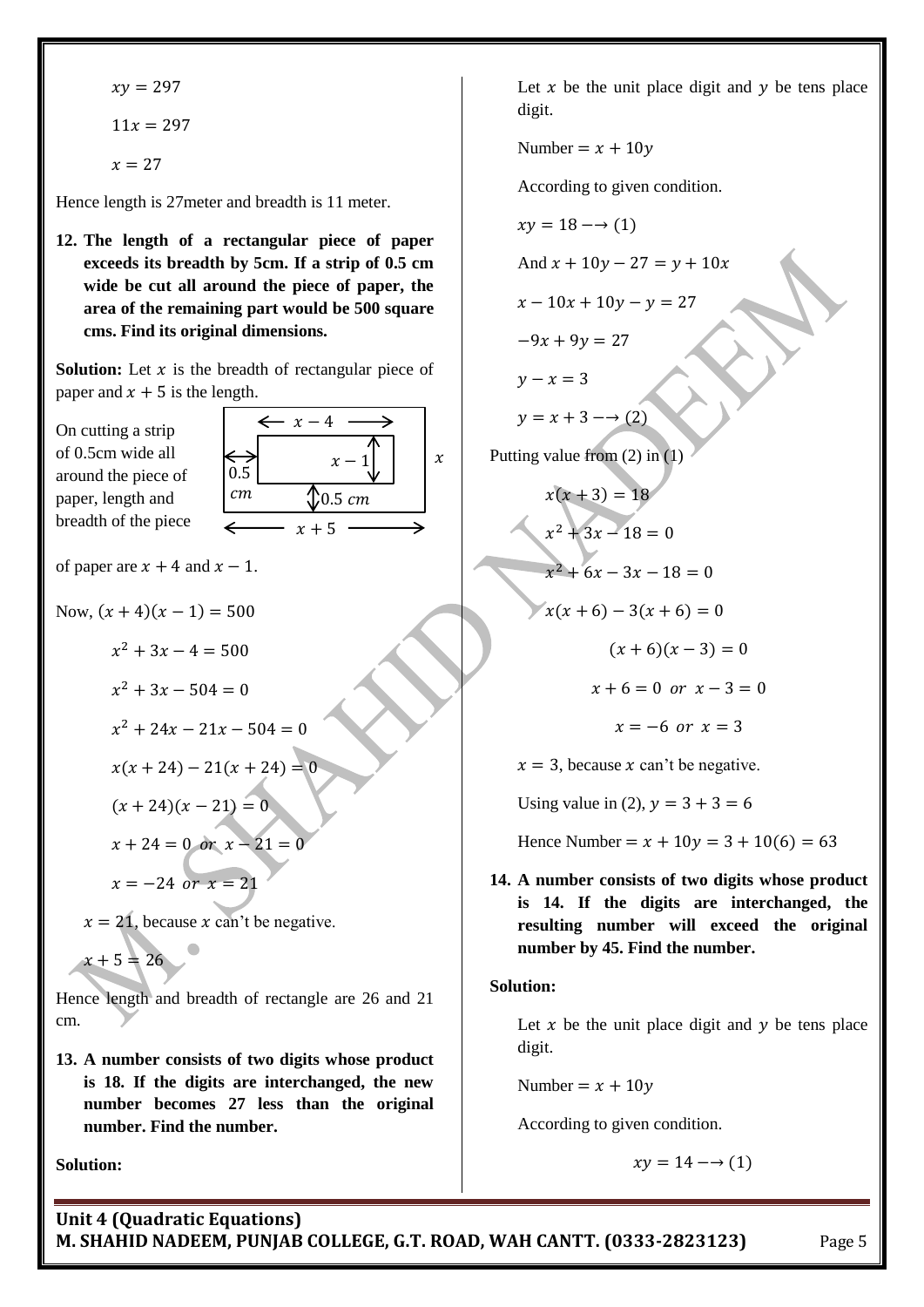And 
$$
x + 10y + 45 = y + 10x
$$
  
\n $x - 10x + 10y - y = -45$   
\n $-9x + 9y = -45$   
\n $-x + y = -5$   
\n $x - y = 5$   
\n $y = x - 5 \rightarrow (2)$ 

Putting value from (2) in (1)

$$
x(x-5) = 14
$$
  
\n
$$
x^{2} - 5x - 14 = 0
$$
  
\n
$$
x^{2} - 7x + 2x - 14 = 0
$$
  
\n
$$
x(x-7) + 2(x-7) = 0
$$
  
\n
$$
(x-7)(x+2) = 0
$$
  
\n
$$
x-7 = 0 \text{ or } x+2 = 0
$$
  
\n
$$
x = 7 \text{ or } x = -2
$$

 $x = 7$ , because x can't be negative.

Using value in (2),  $y = 7 - 5 = 2$ 

Hence Number =  $x + 10y = 7 + 10(2) = 27$ 

**15. The area of a right triangle is 210 square meters. If its hypotenuse is 37 meters long. Find the length of the base and the altitude.**

**Solution:** Let  $x$  be base and  $y$  be altitude of the triangle.

37

 $\boldsymbol{\gamma}$ 

 $\mathcal{Y}$ 

 $x^2 + y^2$  $x^2 + y^2 = 1369 \longrightarrow (1)$ 

As area of triangle is 210 square meters.

$$
\frac{1}{2}xy = 210
$$
  

$$
xy = 420 \rightarrow (2)
$$
  

$$
x^2 + y^2 - 2xy = 1369 - 2xy
$$

 $(x - y)^2$  $(x - y)^2$  $x - y = 23$  $y = x - 23 \rightarrow (3)$ Putting value from (3) in (2)  $x(x - 23) = 420$  $x^2$  $x^2$  $x(x-35) + 12(x - 35) = 0$  $(x - 35)(x + 12) = 0$  $x-35=0$  or  $x+12=0$  $x = 35$  or  $x = -12$  $x = 35$ , because x can't be negative. Putting value in  $(3)$ 

 $y = 35 - 23 = 12$ 

Hence length of base is 12 meter and altitude is 35 meter.

**16. The area of a rectangle is 1680 square meters. If its diagonal is 58 meters long, find the length and the breadth of the rectangle.**

## **Solution:**

Let  $x$  and  $y$  be the length and breadth of the rectangle.

$$
xy = 1680 \rightarrow (1)
$$
  
Also  

$$
x^{2} + y^{2} = (58)^{2}
$$

$$
x^{2} + y^{2} = (58)^{2}
$$

$$
x^{2} + y^{2} - 2xy = (58)^{2} - 2xy
$$

$$
x^{2} + y^{2} - 2xy = (58)^{2} - 2(1680)
$$

$$
x^{2} + y^{2} - 2xy = 3364 - 3360
$$

$$
(x - y)^{2} = 4
$$

$$
x - y = 2
$$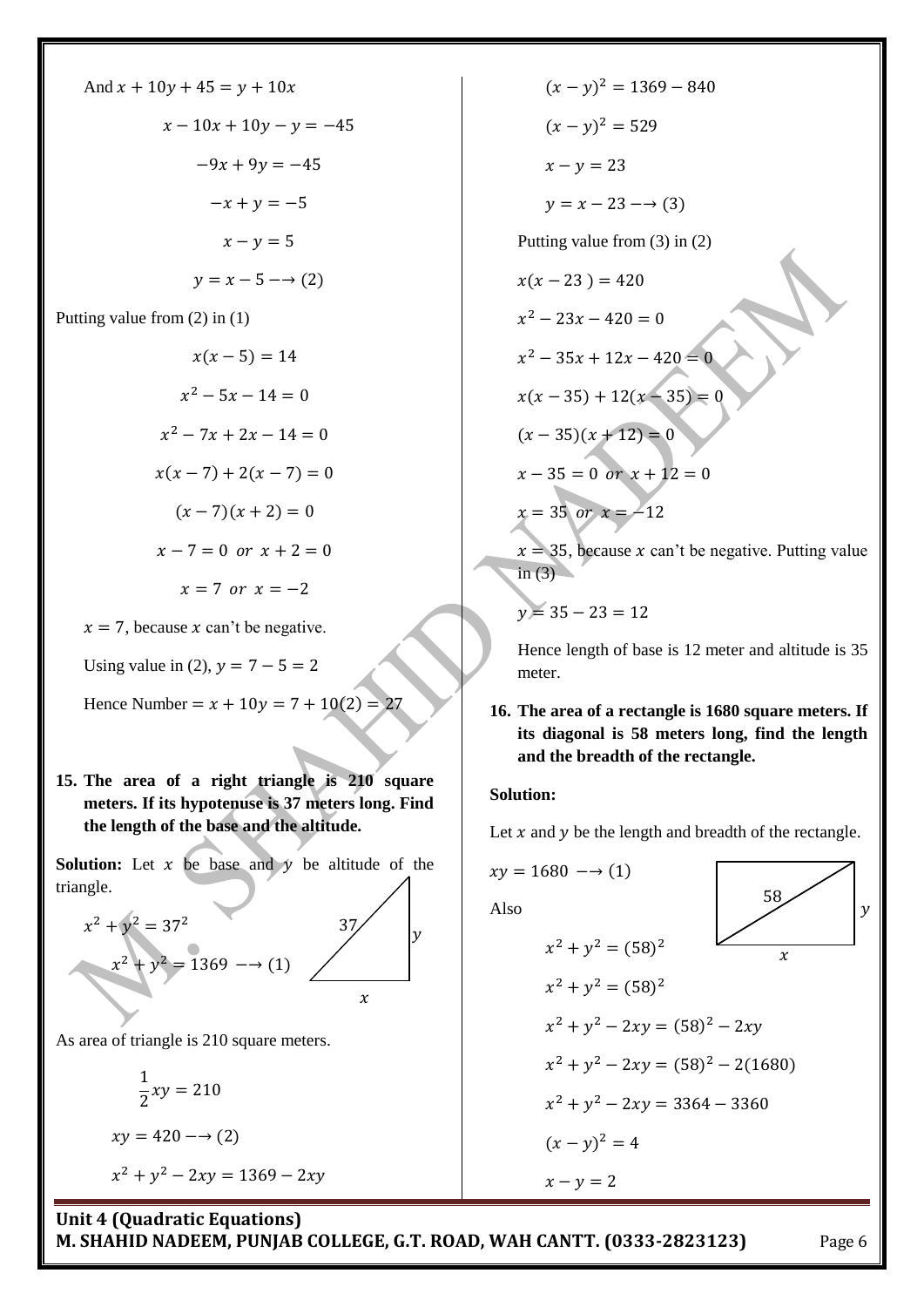$$
y = x - 2 \quad \text{put in (1)}
$$
\n
$$
x(x - 2) = 1680
$$
\n
$$
x^2 - 2x = 1680
$$
\n
$$
x^2 - 42x + 40x - 1680 = 0
$$
\n
$$
x(x - 42) + 40(x - 42) = 0
$$
\n
$$
(x - 42)(x + 40) = 0
$$
\n
$$
x - 42 = 0 \text{ or } x + 40 = 0
$$
\n
$$
x = 42 \text{ or } x = -40
$$

Since x can't be negative, so  $x = 42$  and  $y = 42$  –  $2 = 40$ . Hence length and breadth are 42m and 40m.

**17. To do a piece of work, A takes 10 days more than B. Together they finish the work in 12 days. How long would B take to finish it alone?**

## **Solution:**

Let B takes  $x$  days to complete the job. So A can do the job in  $x + 10$  days.

One day work of  $A = \frac{1}{b}$  $\boldsymbol{\chi}$ 

One day work of B =  $\frac{1}{\sqrt{2}}$  $\chi$ 

Work done by both A and B in one day  $\mathbf{1}$  $\overline{x}$  $\pm$  $\mathbf{1}$  $\boldsymbol{\chi}$ 

Given that

A and B both can do the work in days  $= 12$ 

One day work of both A and  $B = \frac{1}{\sqrt{2}}$  $\mathbf{1}$ 

Thus,  $\frac{1}{x} + \frac{1}{x+1}$  $\frac{1}{x+10} = \frac{1}{12}$  $\mathbf{1}$ 

Multiplying by  $12x(x + 10)$ 

 $12(x + 10) + 12x = x(x + 10)$  $12x + 120 + 12x = x^2$  $x^2$  $x^2$  $x^2$ 

 $x(x - 20) + 6(x - 20) = 0$  $(x - 20)(x + 6) = 0$  $x - 20 = 0$  or  $x + 6 = 0$ 

 $x = 20$  or  $x = -6$ 

As x can't be negative, so  $x = 20$  days.

 $x = 6 \implies 2x = 12$ 

B would take 6 days and A would take 12 days to complete the job.

**18. To complete a job, A and B take 4 days working together. A alone takes twice as long as B alone takes to finish the same job. How long would each one alone take to do the job?**

**Solution:**

Let  $\bf{B}$  takes  $\bf{x}$  days to complete the job. So A can do the job in  $2x$  days.

One day work of A = 
$$
\frac{1}{x}
$$

One day work of B =  $\frac{1}{2}$  $\overline{\mathbf{c}}$ 

Work done by both A and B in one day  $=$   $\frac{1}{x}$  $\frac{1}{x} + \frac{1}{2}$  $\overline{\mathbf{c}}$ 

Given that

A and B both can do the work in days  $= 4$ 

One day work of both A and B =  $\frac{1}{4}$ 4

Thus, 
$$
\frac{1}{x} + \frac{1}{2x} = \frac{1}{4}
$$

Multiplying by  $4x$ 

$$
4+2=x
$$

 $x = 6$ 

$$
2x=12
$$

B would take 6 days and A would take 12 days to complete the job.

**19. An open box is to be made from a square piece of tin by cutting a piece 2dm square from each corner and then folding the sides of the remaining piece. If the capacity of the box is**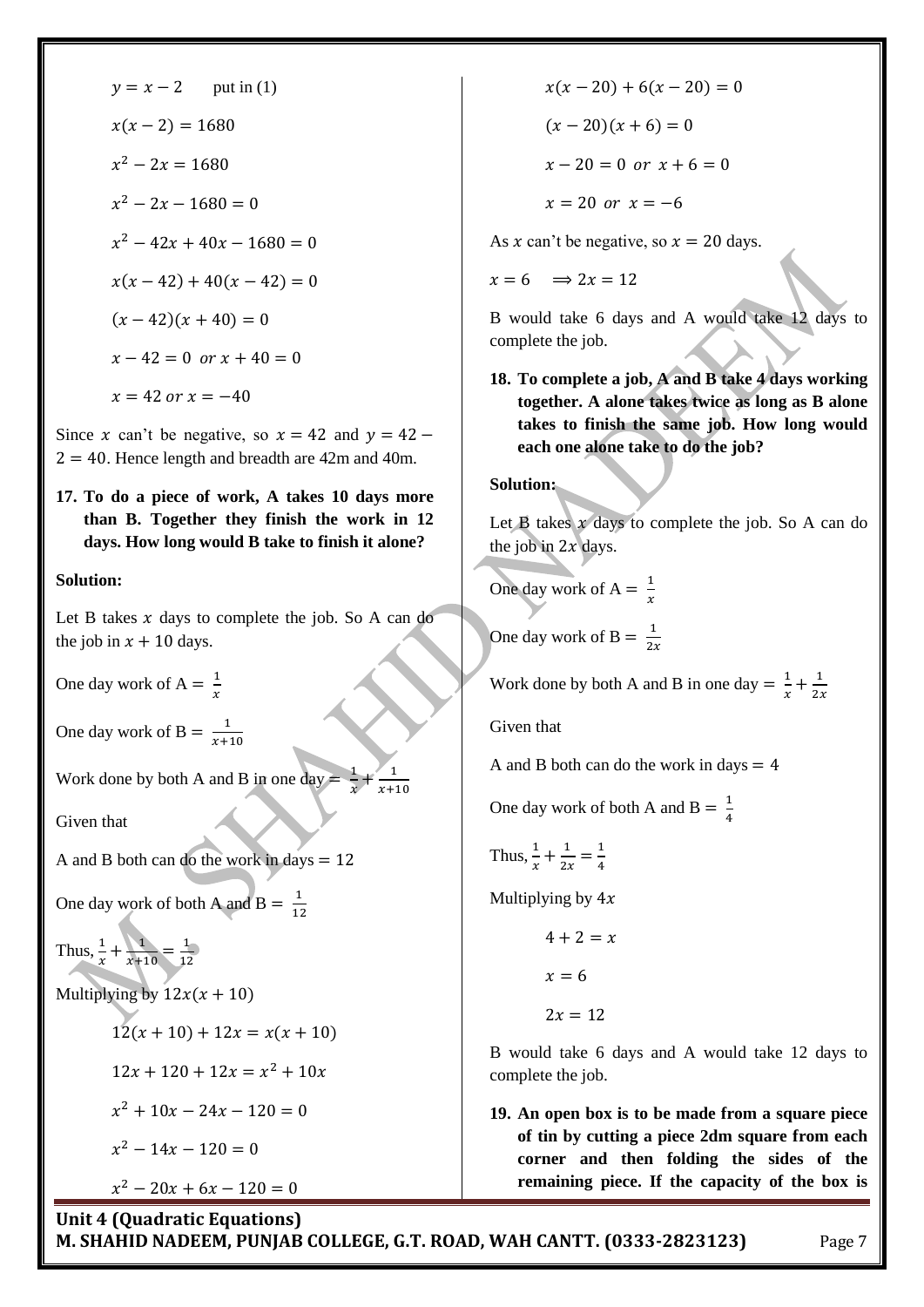

 $\overline{p}$ a  $\mathbf{1}$  $\mathbf{1}$  $\chi$  $\mathbf{1}$  $198,000 = xy$  $xy = 198,000 \rightarrow (1)$ Also, 3  $(100,000 - x) \times (y + 1) \times$  $\overline{1}$  $(100,000 - x) \times (y + 1) = 308,000$  $100,000y + 100,000 - xy - x = 308,000$  $100,000y - xy - x = 208,000$  $100,000y - 198,000 - x = 208,000$  $100,000y - x = 208,000 + 198,000$  $100,000y - x = 40,6000$  $x = 100,000y - 40,6000 - (2)$ Putting value from (2) in (1)  $(100,000y - 40,6000) y = 198,000$  $100,000y^2$ Dividing by 20,000  $50y^2$  $\mathcal{Y}$  $- (-203) \pm \sqrt{(-203)^2 - 4(50)(-99)}$  $2(50)$  $y = \frac{203 \pm \sqrt{4}}{9}$  $\mathbf{1}$  $y = \frac{203 \pm \sqrt{6}}{100}$  $\mathbf{1}$  $\mathcal{Y}$  $\overline{c}$  $\mathbf{1}$  $\mathcal{Y}$  $\overline{c}$  $\mathbf{1}$ because  $y$  can't be negative.  $y = 4.5$  put in (1)  $4.5x = 198,000$ 

**M. SHAHID NADEEM, PUNJAB COLLEGE, G.T. ROAD, WAH CANTT. (0333-2823123)** Page 8